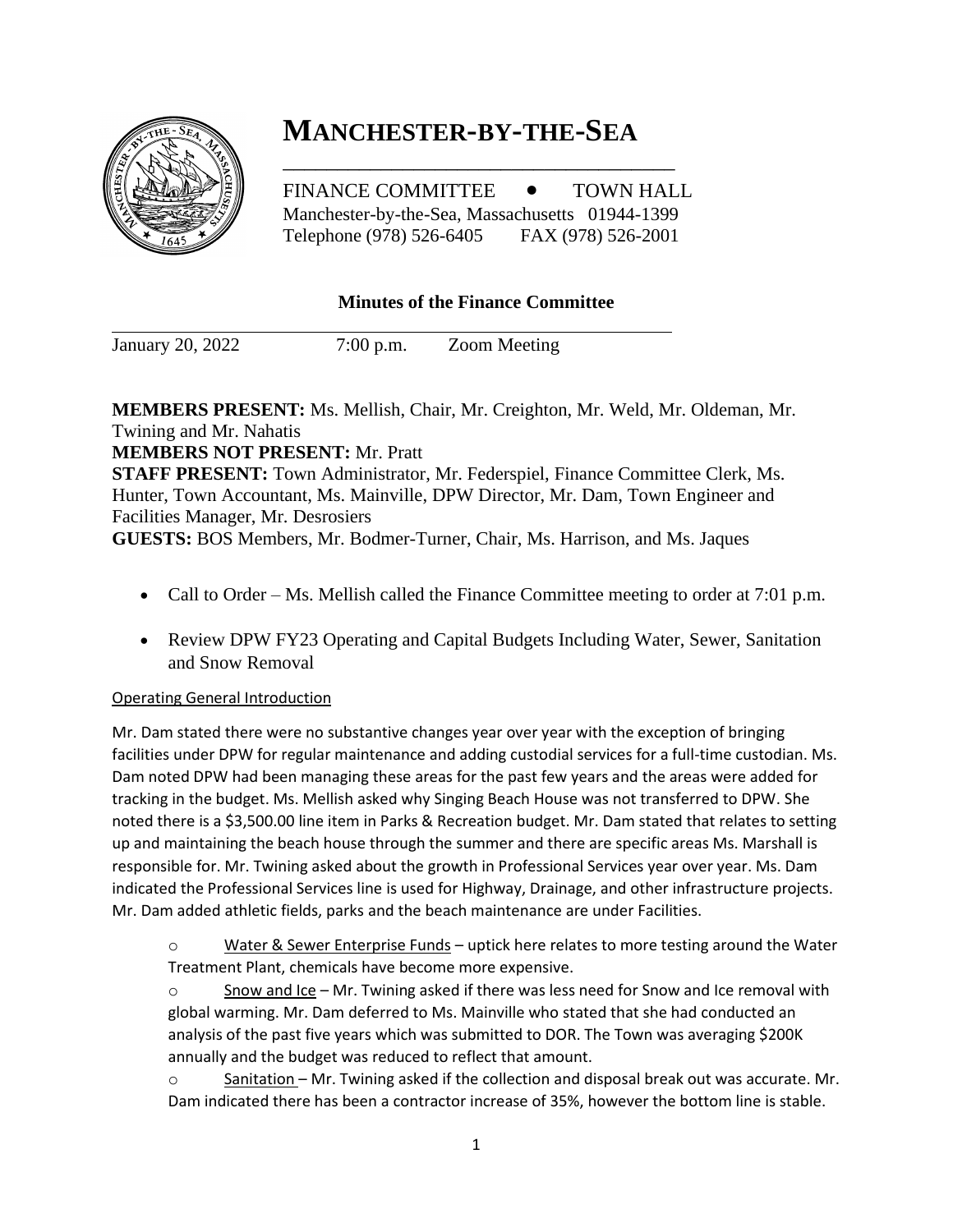Ms. Mellish asked if collection is a set fee. Mr. Dam replied it is for curb side pickup at \$300K with trach disposal \$87.00 a ton, recycling \$60.00 a ton including sorting. Mr. Nahatis asked if revenue from trash bags in combination with disposal was being underestimated. Mr. Dam stated there may be a 2% to 3% increase, but the contract is locked in for several years with JRM and Wheelabrator.

Mr. Weld indicated there appeared to be a decline of 22% in pay/throw bags and asked if that reflected a decline in use. Ms. Mainville stated Waste Zero is managing the production, distribution and payment to the Town and the process has been slow but believes the final numbers will reflect FY21. Mr. Dam stated he had received a letter from the Waste Zero stating there will likely be a cost increase for bag production due to supply chain and resin issues. Mr. Creighton asked if the waste bag issue had been addressed following a comment in the Accountant's Management Letter. Ms. Mainville stated it is resolved.

o Water and Sewer Salaries and Pipe Replacement – Mr. Weld noted Water & Sewer salaries were down 19% and 16%. Mr. Dam stated positions were added in anticipation of retirements and that accounts for the decrease. Ms. Mellish noted the overtime budget was increasing. Mr. Dam replied when a COLA increase of 2.5% is added to salaries it is reflected in the overtime budget.

Mr. Nahatis asked if the new water mains will result in a reduction of flushing pipes. Mr. Dam believes it is good practice to flush annually. Mr. Twining asked if the pipes would last for 30 years. Mr. Dam stated progress has been made on pipe replacement and the most damaged pipes on Ocean St. and Boardman Ave. have been replaced. He noted that a few years ago there were problems weekly and now there are significantly fewer problems. The pipes will need to last for 30 years there is no choice.

Mr. Creighton asked about utility costs noting that Water and Sewer are likely significant users of the resource. Ms. Mainville noted the Town uses two vendors for electricity National Grid and Happy Hollow which provides the Town with a 15% discount.

 $\circ$  Streetlighting – Mr. Nahatis asked why Streetlighting is under General Government. Ms. Mainville stated it will be moved to DPW under facilities.

 $\circ$  Library -- Library custodial services will be managed by DPW. Mr. Federspiel stated the Library prefers to keep dollars in their budget to demonstrate to the State that the Library budget is growing in line with the Town budget, this is a State requirement for the Library's continued certification. Ms. Mellish requested the specific information related to this practice.

## Capital General Introduction

Mr. Dam stated in FY23 similar funding as in previous years will be required for Highways, Storm Drains and Treatment Plants. Mr. Dam stated the Wastewater Plant is one storm surge away from being a serious problem. Mr. Dam noted increases in cost of pipe material will mean \$1M will result in less pipe in the ground and lead time for piping is 100 days. In order to start work in May pipe needs to be ordered now. Mr. Dam thanked the Committee for supporting ARPA funds which will allow for moving forward with \$400K water projects sooner than anticipated. Ms. Mellish asked if funding was coming in for the Central St. Culvert. Mr. Dam stated the DOT had provided a \$500K grant but Federal funding is not yet confirmed.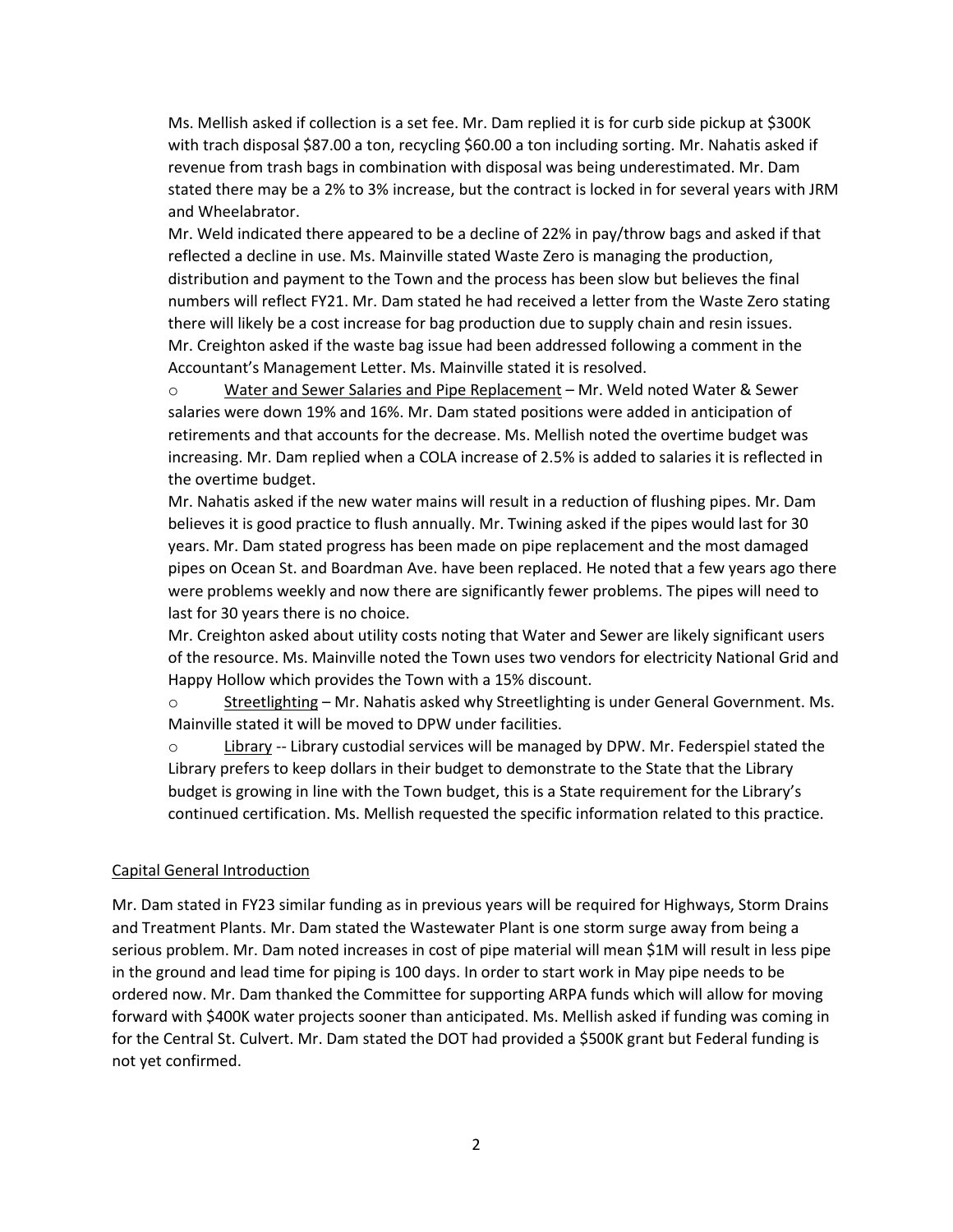$\circ$  PFAS-6 – Polyfluoroalkyl Substances, the Stare requires testing for 6 compounds and allows for less than 20 parts per trillion. Massachusetts is at the forefront of mandating lowering levels of the compounds found in ground water from chemicals like Teflon, cortex, and firefighting foam. The Town initiated monthly testing in September and had a level of 14 parts per trillion. In December the Lincoln St. Well tested at 19 parts per trillion. If the Lincoln St. Well gets to 20 parts per trillion the Lincoln St. Well will need to be shut down. The Lincoln St. Well provides about 40% of the Town's drinking water. The Town can move to Gravelly Pond, but the water levels are dependent on weather. Treatment is an easy process but will require building or modifying buildings to accommodate the vessels to pump the Well Water through granular activated carbon. PFAS compounds bind to carbon. The cost of this fix is estimated at \$4M to \$5M according to Mr. Dam. State grants will be available once the Town meets or exceeds the 20 parts per trillion level. DPW is working with CDM Smith an engineering and construction firm in the event the Town needs to move to remediation of PFAS-6 compounds.

Ms. Mellish asked if the Town could impose standards at the County Club. Mr. Dam suggested talking to and working with the Club. Mr. Oldeman suggested checking with the Club for their proximity to the Well and put in place Policies and Procedures for what is happening within the Town's watershed.

- $\circ$  Streetlights Mr. Desrosiers stated when the Town bought the streetlights from National Grid there were infrastructure issues specifically around buried wiring. Fixing the buried wiring requires having National Grid on site. Light poles have been hit by plows, drunk drivers and been blown down by strong storms. Ms. Mellish asked how many light poles could be repaired in a year. Mr. Desrosiers estimated 8 to 9 and some repairs are covered by insurance. Now that the Town owns the streetlights it is about catching up and replacing bad infrastructure. There are 400 streetlights in Town. According to Mr. Federspiel prior to moving to LED lights, the Town was paying \$100K for electricity and is now spending \$30K on electricity while projecting annual repairs at \$30K for a net gain of \$40K. Mr. Desrosiers stated once repairs are made barring unforeseen accidents or storms the lights will last for 25 years.
- $\circ$  Vehicle Replacement, Maintenance and Storage Mr. Dam stated there were a couple of large vehicles left to replace including a dump truck, backhoe, and front-end loader. The backhoe and front-end loader were being pushed out one year. Mr. Dam mentioned it was a challenge keeping all the equipment running given it is all stored outside. He specifically mentioned the new sidewalk tractor which took \$1K+ to get up and running this year. The fleet has additional maintenance issues as long as the equipment is stored outside. Mr. Dam stated he is not complaining the fleet is modern and new. Mr. Weld stated DPW needs a facility.

Mr. Oldeman suggested doing something in the interim it may be 10 years before a new DPW facility is built. Ms. Mellish confirmed the facility was in the FY26 budget and asked about the proposed facilities study for FY23. Mr. Dam indicated the scope of the study had been changed from DPW to include Fire, Police, Senior Center, Town Hall and DPW. Mr. Federspiel stated the objective of the study is to develop a Master Plan around what Town facilities go where. Ms. Mellish asked about the current \$50K study for DPW. Mr. Desrosiers stated that is for the current compost site and is being considered for potential uses by the Town including DPW.